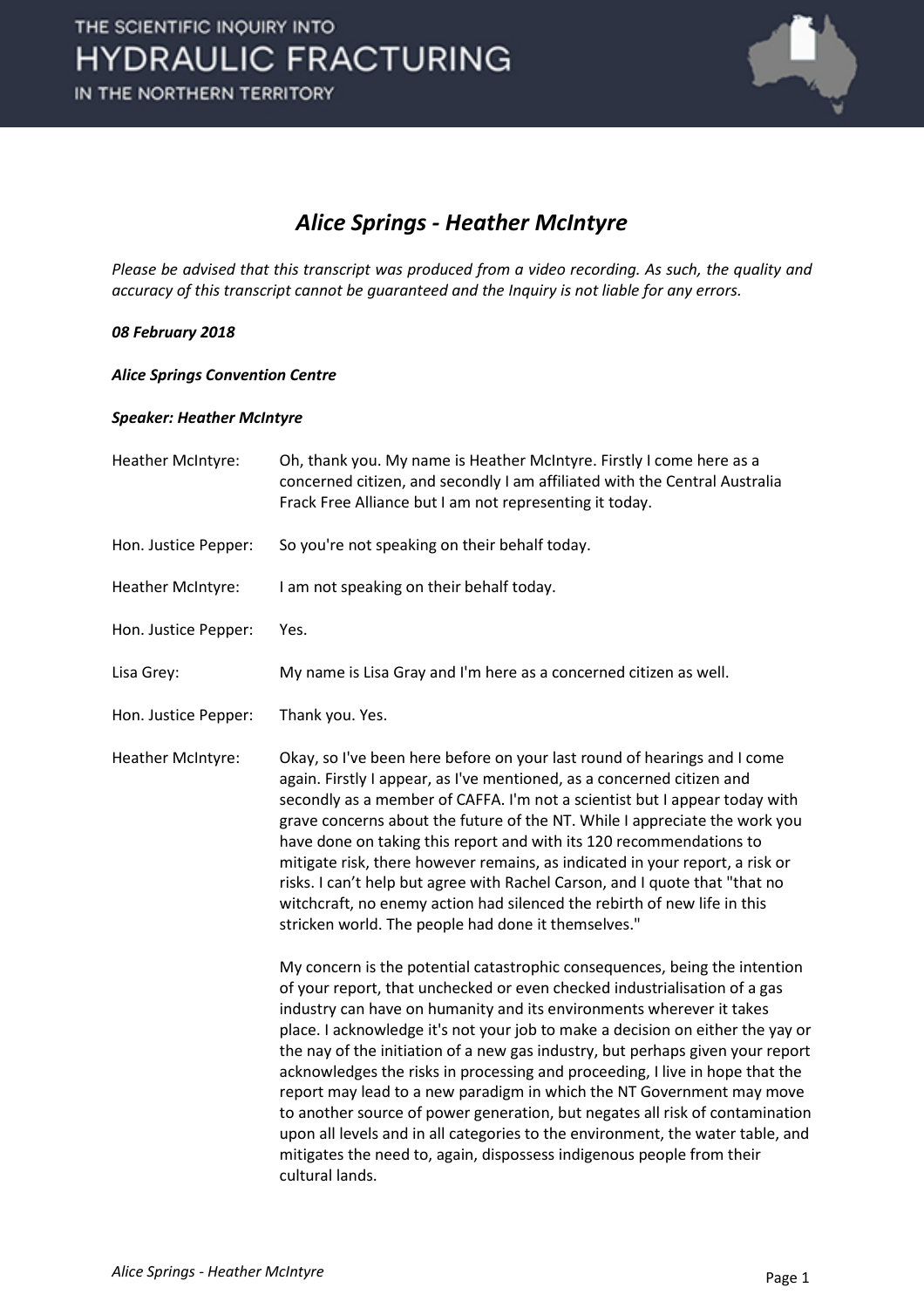IN THE NORTHERN TERRITORY



It appears to me the elements to make such a decision are courage and bravery, foresight and vision. I do wonder if the NT Government is made of such substance or characteristics, although I have read your report. Again, I am not a scientist. So I am wondering if you could answer a couple of questions for me. One of them is about water. There is 40 million litres used for each well to be fracked during the 20 stages of the fracking process. That's one frack, I gather. However, my understanding of industry indicates each well can be fracked 8 to 10 times, so I suppose I'm wondering if that is correct. Meaning, one well equals 300 to 400 million litres during its lifetime, possibly. Each pad will have 10 wells. That's an awful lot of water. My concern is about water security. How will this happen? We just have to look at the moment, or we are reminded of water security, in that Cape Town is on countdown to zero days at the end of April because of the lack of water.

You have also suggested that the amount of water required for this to happen, this fracking to happen, can be transported where the ground water is inadequate. I guess I'm wondering what that would look like in terms of transport and environmental degradation as a result. Given the number of wells proposed in the Beetaloo Basin, let alone the rest of the Territory and the life of a well, which can be decades long, how is water security going to be managed?

So another question would be is; Do the 120 recommendations to mitigate the risks of fracking apply to the exploration process as well? I'm not clear on that. The words often used in the report is about the production process, so I'm not sure if that's the same as the exploration process. Therefore, do the rules apply to the exploration process as well? Therefore, how many wells will be fracked in the name of exploration? Therefore, I ask how many wells will be fracked in the name of exploration without a strategic regional environmental and baseline assessment if, in fact, exploration can take place without these guidelines, given that the fracking process for exploration is the same as actually fracking the production process.

I suppose I'm not naïve to think an industry will not happen. I have read the report. In light of that I have read the report there are some, I suppose, changes that I would like to see in some of the report. I'm not going over all the report, I'm just going over some section of it that pertains to some water and also exploration. So I go to Recommendation number 1, or 7.1, sorry, "that before any production licence is granted to extract onshore shale gas, that the Water Act be amended to require gas companies to obtain water extraction licence under the Act that the Government introduce a change." So I'd like to have that in there that this must be before exploration.

Then I go to 7.4 and I can read it out, but basically I'd like to say that a strategic regional environmental and baseline assessment, including a regional ground water model, be developed and undertaken for any perspective shale gas basin before any exploration, rather than production, so if we change the words.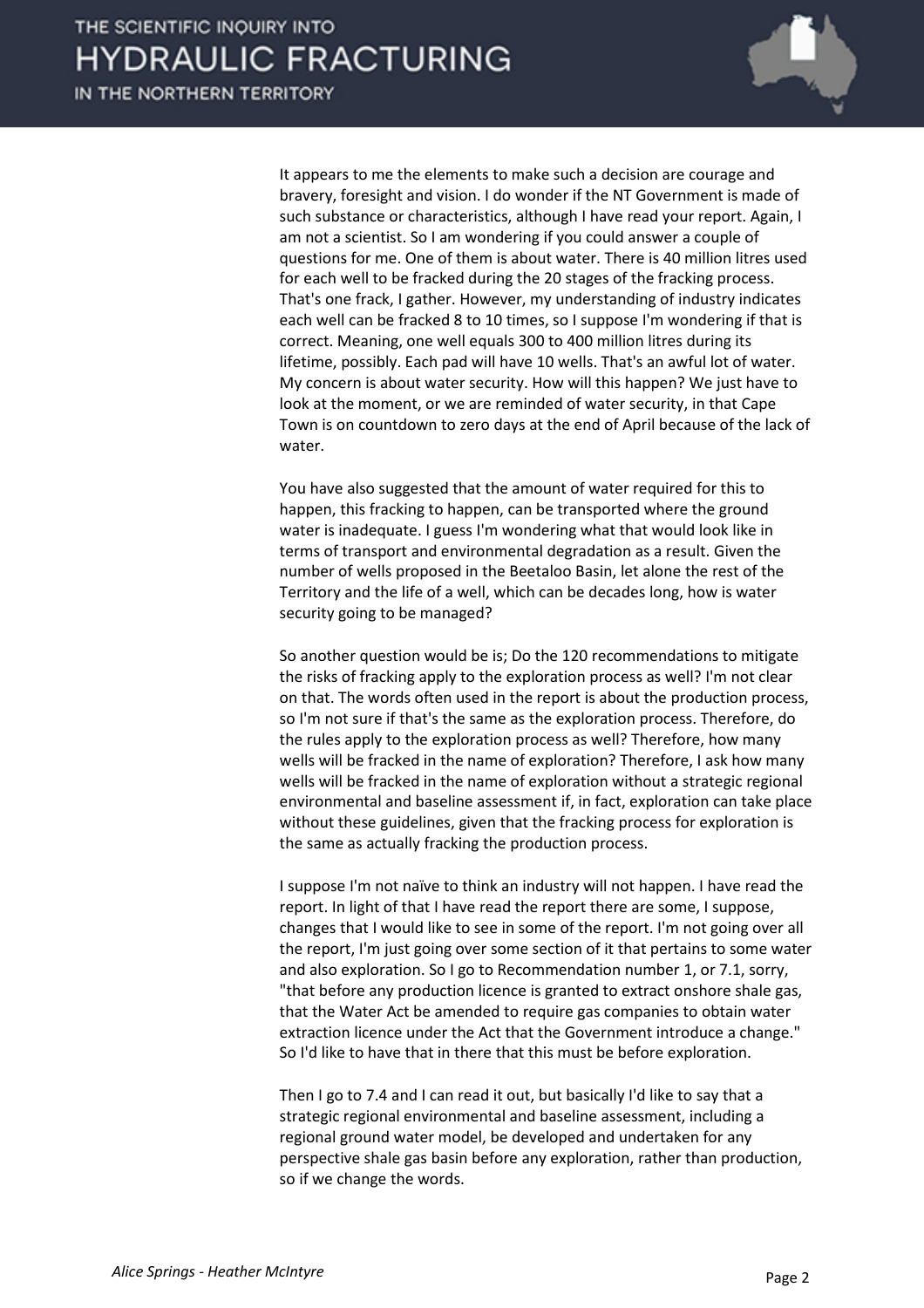|                      | Then I was going to 7.7. Well, this talks about drilling near existing<br>communities. So I ask, I suppose, that the minimum distance to existing or<br>proposed ground water bores be two kilometres as a minimum, and actually<br>it's mandated as the absolute distance rather than it be open to negotiation<br>by perhaps a land owner who may not be quite as informed about what<br>happens in the process. That's Point 1 in 7.7. In Point 2, "that strategic<br>regional environmental and baseline assessment must be completed before<br>exploration. So, 7.8, that re-injection of waste water into deep aquifers and<br>conventional reservoirs should be prohibited." And that's the end, perhaps,<br>of that recommendation and we exclude the rest of it. And in<br>recommendation 7.13, "that the re-injection of treated or untreated waste<br>waters including brines into aquifers not be permitted." And we leave the<br>recommendation there and we exclude the rest of it. And I go to 7.13, if I<br>can find it here. Oh yeah. I think I just said that, didn't I? Yeah, 7.8 and 7.13,<br>that those last aspects are excluded. |
|----------------------|---------------------------------------------------------------------------------------------------------------------------------------------------------------------------------------------------------------------------------------------------------------------------------------------------------------------------------------------------------------------------------------------------------------------------------------------------------------------------------------------------------------------------------------------------------------------------------------------------------------------------------------------------------------------------------------------------------------------------------------------------------------------------------------------------------------------------------------------------------------------------------------------------------------------------------------------------------------------------------------------------------------------------------------------------------------------------------------------------------------------------------------------------------|
|                      | Then I go to page 4.23 which I'd like to say remains, which is about us being<br>funded, I think.                                                                                                                                                                                                                                                                                                                                                                                                                                                                                                                                                                                                                                                                                                                                                                                                                                                                                                                                                                                                                                                       |
| Hon. Justice Pepper: | Sorry, page 4.                                                                                                                                                                                                                                                                                                                                                                                                                                                                                                                                                                                                                                                                                                                                                                                                                                                                                                                                                                                                                                                                                                                                          |
| Heather McIntyre:    | Sorry, clause.                                                                                                                                                                                                                                                                                                                                                                                                                                                                                                                                                                                                                                                                                                                                                                                                                                                                                                                                                                                                                                                                                                                                          |
| Hon. Justice Pepper: | Do you mean section or recommendation?                                                                                                                                                                                                                                                                                                                                                                                                                                                                                                                                                                                                                                                                                                                                                                                                                                                                                                                                                                                                                                                                                                                  |
| Heather McIntyre:    | Recommendation, sorry.                                                                                                                                                                                                                                                                                                                                                                                                                                                                                                                                                                                                                                                                                                                                                                                                                                                                                                                                                                                                                                                                                                                                  |
| Hon. Justice Pepper: | Sorry, that was recommendation. Sorry, can you repeat that?                                                                                                                                                                                                                                                                                                                                                                                                                                                                                                                                                                                                                                                                                                                                                                                                                                                                                                                                                                                                                                                                                             |
| Heather McIntyre:    | Recommendation 4.23. I suppose it's the urge that the government take on<br>this particular recommendation that where litigation is brought generally in<br>the public interest-                                                                                                                                                                                                                                                                                                                                                                                                                                                                                                                                                                                                                                                                                                                                                                                                                                                                                                                                                                        |
| Hon. Justice Pepper: | You mean 14.23.                                                                                                                                                                                                                                                                                                                                                                                                                                                                                                                                                                                                                                                                                                                                                                                                                                                                                                                                                                                                                                                                                                                                         |
| Heather McIntyre:    | Yeah, sorry. What did I say?                                                                                                                                                                                                                                                                                                                                                                                                                                                                                                                                                                                                                                                                                                                                                                                                                                                                                                                                                                                                                                                                                                                            |
| Hon. Justice Pepper: | 4.4.                                                                                                                                                                                                                                                                                                                                                                                                                                                                                                                                                                                                                                                                                                                                                                                                                                                                                                                                                                                                                                                                                                                                                    |
| Heather McIntyre:    | Okay, my apologies.                                                                                                                                                                                                                                                                                                                                                                                                                                                                                                                                                                                                                                                                                                                                                                                                                                                                                                                                                                                                                                                                                                                                     |
| Hon. Justice Pepper: | No, that's all right. That's all right.                                                                                                                                                                                                                                                                                                                                                                                                                                                                                                                                                                                                                                                                                                                                                                                                                                                                                                                                                                                                                                                                                                                 |
| Heather McIntyre:    | 14.3.                                                                                                                                                                                                                                                                                                                                                                                                                                                                                                                                                                                                                                                                                                                                                                                                                                                                                                                                                                                                                                                                                                                                                   |
| Hon. Justice Pepper: | Just want to be clear that-                                                                                                                                                                                                                                                                                                                                                                                                                                                                                                                                                                                                                                                                                                                                                                                                                                                                                                                                                                                                                                                                                                                             |
| Heather McIntyre:    | Yeah, yeah. 14.23, that that remains, and, you know, very much so.                                                                                                                                                                                                                                                                                                                                                                                                                                                                                                                                                                                                                                                                                                                                                                                                                                                                                                                                                                                                                                                                                      |
| Hon. Justice Pepper: | Sorry, so you approve of that recommendation.                                                                                                                                                                                                                                                                                                                                                                                                                                                                                                                                                                                                                                                                                                                                                                                                                                                                                                                                                                                                                                                                                                           |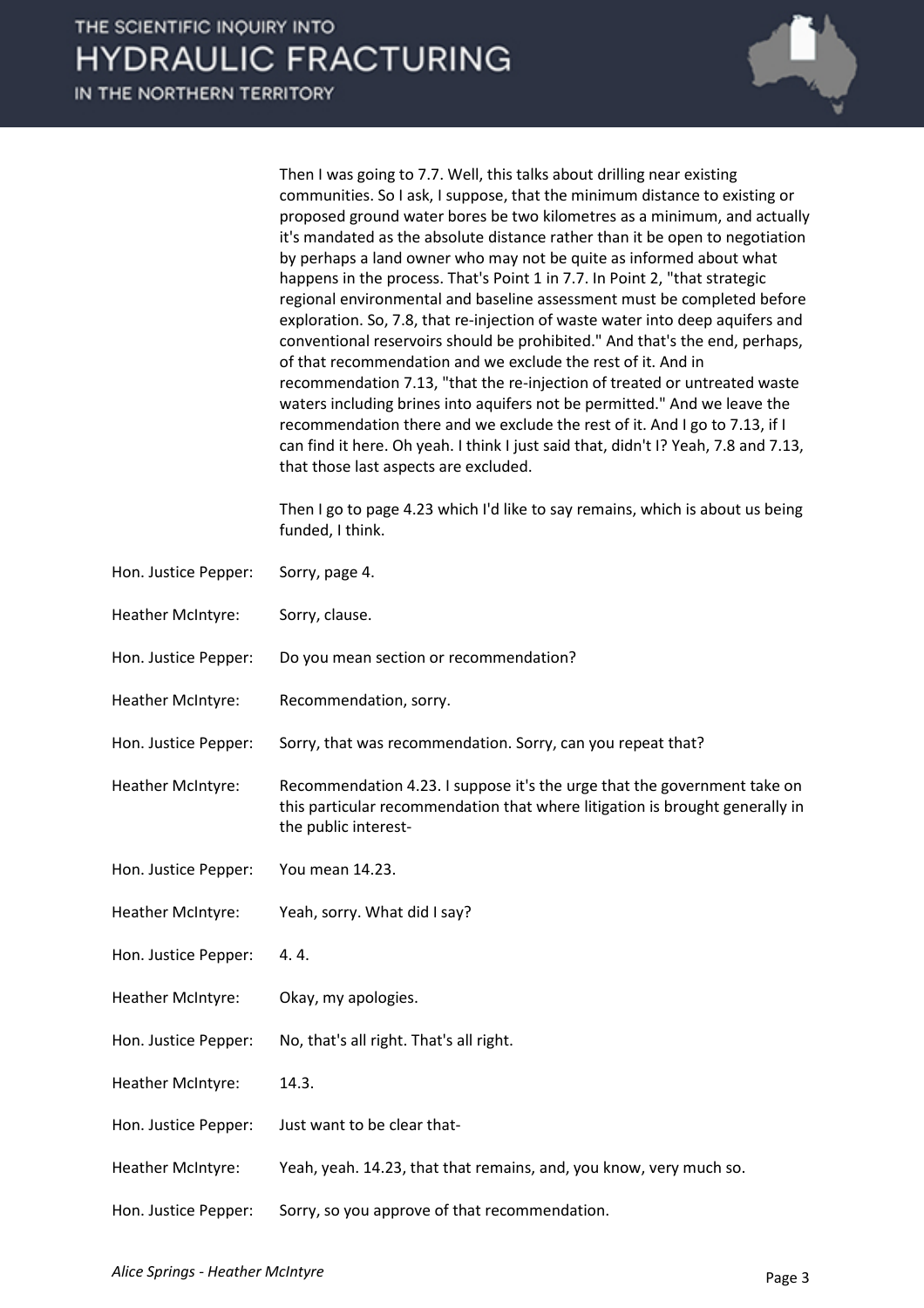# THE SCIENTIFIC INQUIRY INTO **HYDRAULIC FRACTURING**

IN THE NORTHERN TERRITORY



| Heather McIntyre:    | I do approve of that. Yes. And there are quite a number that I do approve of<br>if this process was going to, but I'm not sure I can name them all.                                                                                                                                                                                                                                                                                                                                                                                                                                                                                                                                                                                                                                                                                                                                                                             |
|----------------------|---------------------------------------------------------------------------------------------------------------------------------------------------------------------------------------------------------------------------------------------------------------------------------------------------------------------------------------------------------------------------------------------------------------------------------------------------------------------------------------------------------------------------------------------------------------------------------------------------------------------------------------------------------------------------------------------------------------------------------------------------------------------------------------------------------------------------------------------------------------------------------------------------------------------------------|
| Hon. Justice Pepper: | No, no-                                                                                                                                                                                                                                                                                                                                                                                                                                                                                                                                                                                                                                                                                                                                                                                                                                                                                                                         |
| Heather McIntyre:    | [crosstalk]                                                                                                                                                                                                                                                                                                                                                                                                                                                                                                                                                                                                                                                                                                                                                                                                                                                                                                                     |
| Hon. Justice Pepper: | we're really more interested in the ones you want changes to. That's what<br>we're-                                                                                                                                                                                                                                                                                                                                                                                                                                                                                                                                                                                                                                                                                                                                                                                                                                             |
| Heather McIntyre:    | That's what I gather, yeah. So 14.26 also, "that the Government consider<br>developing and implementing a tiered regulatory model such as the one in<br>South Australia whereby gas companies with a demonstrated record of good<br>governance and compliance require a lower level of monitoring with a<br>corresponding reduction in regulatory fees."                                                                                                                                                                                                                                                                                                                                                                                                                                                                                                                                                                        |
|                      | My personal feeling is that needs to be removed. And, I suppose, the<br>question is, why would you suggest a tiered approach to any regulatory<br>framework you are suggesting the government should implement? For me,<br>why should these companies have a lower level of monitoring or pay less<br>fees? For me this is rather like trusting the management of the<br>Commonwealth Bank. If with regulations they have found to be laundering<br>millions of dollars for years and also responsible for manipulating the<br>market with interest rates for their gain and where everybody thought they<br>could be trusted, why would you therefore give consideration to these<br>people, mining companies, notoriously known for manipulation of the<br>market or, perhaps, environment or degradation, more to the point, to the<br>environment? Therefore, I would urge you to delete this recommendation<br>completely. |
|                      | For me there have been a number of programs and articles on radio,<br>television, newspaper and reports. I guess there will always be two sides to<br>every argument, hence I stand on the side of the no-go community. I feel<br>this is a senseless direction to move in given the length anyone would have<br>to go to mitigate or reduce the risk but never eliminate the risk. I feel if<br>Scotland can move to 100% renewable energy by 2020, although they<br>achieved this in 2017, why can't the Northern Territory, when we have 365<br>days of the year of sunshine, move in the same direction? Again, it takes<br>courage, bravery and a vision to go against the current pressure from the<br>mining companies and Federal Government.                                                                                                                                                                           |
|                      | However, wherever this decision falls I refer to your report on page 49<br>which says, "Based on the scientific evidence it has examined to date, the<br>panel has concluded that there is a substantive lack of baseline data<br>required to inform understanding of the territory's unique environmental<br>values, adequately assess the risk profile of any onshore shale gas industry<br>in the NT, facilitate strategic water and land use planning and fully inform<br>issues associated with social impacts, human health and Aboriginal people<br>and their culture."                                                                                                                                                                                                                                                                                                                                                  |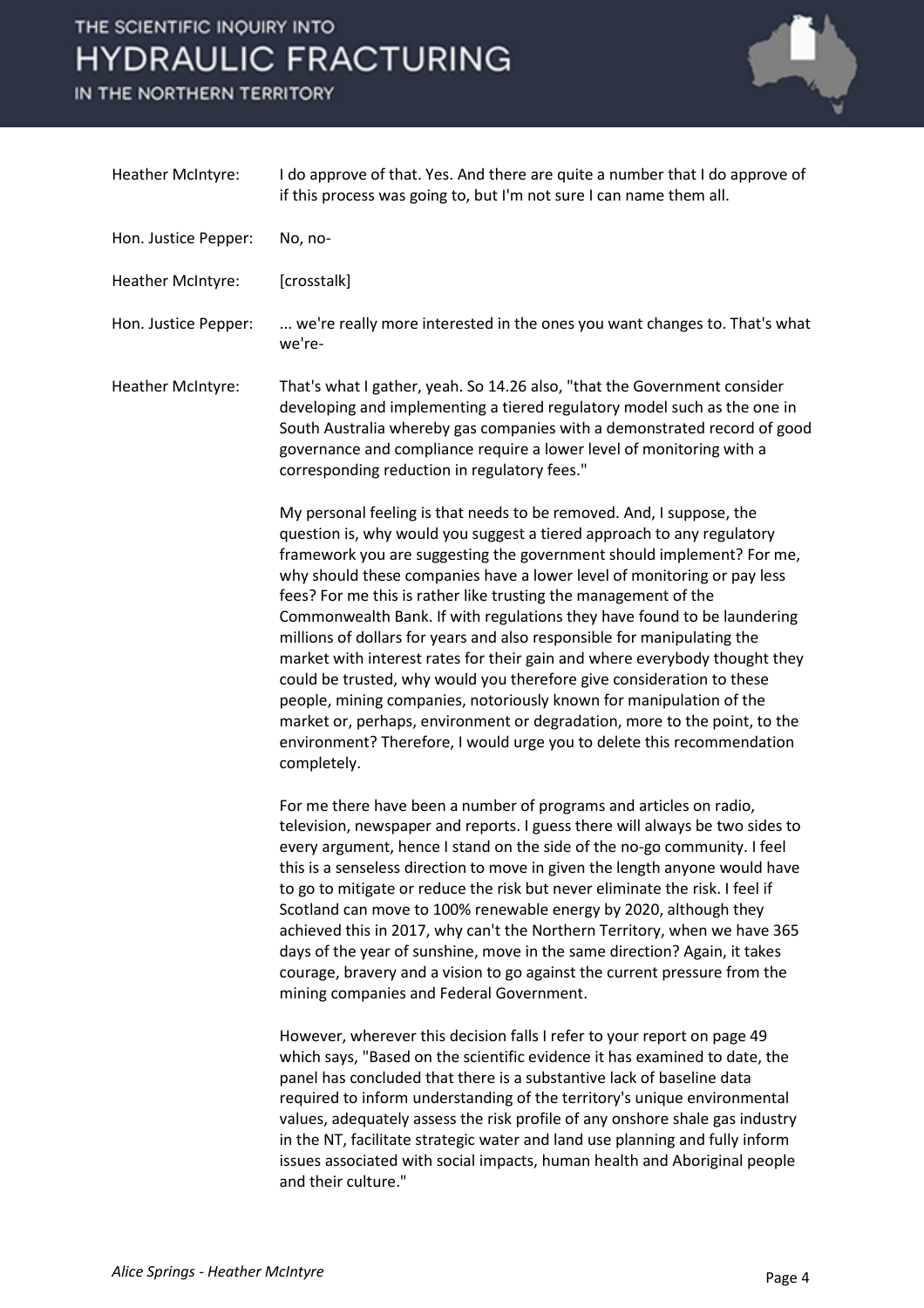

Given the magnitude of the problem, the Panel has provided specific guidance on the scope and content of the environmental assessment and baseline studies required to develop any onshore shale gas industry in the NT if the Government decides to lift moratorium. The Panel strongly recommends that such assessments must be carried out prior to any production approvals being granted.

So, for me, therefore, for baseline studies to take place, which could take years, three years, five years or longer, therefore I would urge that the moratorium remain in place for the duration because there are really too many risks.

- Hon. Justice Pepper: Thank you.
- Heather McIntyre: Thank you.
- Hon. Justice Pepper: Thank you. Let me just explain, but in no way seeking to change your mind but the tiered approach in South Australia is really a carrot and stick approach and that has worked quite well in that jurisdiction so effectively, at the risk of over simplification, what happens is that everybody starts off on the assumption that they are a bad operator and they have maximum surveillance, maximum monitoring, maximum fees. Then over time, if they prove to be a good operator, they slide down the scale with less compliance needed, less fees applying.

The South Australians, and we have visited the regulator there twice and looked at their model, have indicated to us, and it seems to bear out on the other figures, but that proves to be a very powerful incentive to companies to do the right thing and to actually abide by the conditions of their approvals because nobody wants to be subjected to more surveillance and higher fees. It's actually worked very well as a mechanism to ensure compliance, as opposed to well everybody's just stuck in the same boat, so there's less incentive perhaps on one view to comply.

That's the South Australian approach. Perhaps it needs to have a little more explanation in the final report but that's why that recommendation is there.

Heather McIntyre: Thank you. We can only hope. Thank you.

Hon. Justice Pepper: Any questions?

Yes, Professor Hart.

Prof. Barry Hart: Just your comment about the amount of water used. The 40 million that you talked about, 40 gigs, I'm sorry, megalitres.

- Heather McIntyre: Megalitres
- Prof. Barry Hart: Million.
- Heather McIntyre: Yeah.

*Alice Springs - Heather McIntyre* Page 5